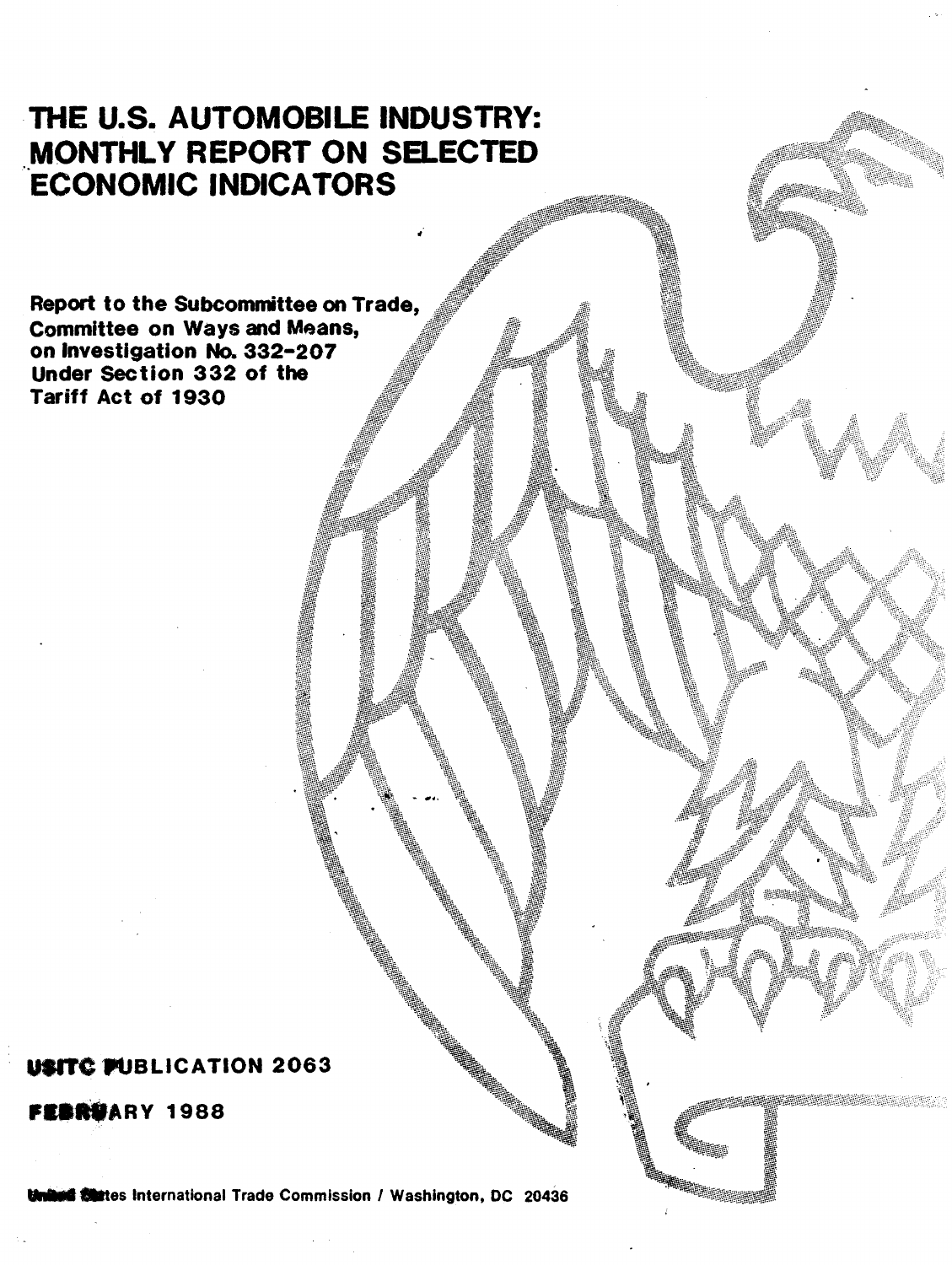### UNITED STATES INTERNATIONAL TRADE COMMISSION

### **COMMISSIONERS**

Susan Liebeler, Chairman Anne E. Brunsdale, Vice Chairman Alfred E. Eckes Seeley G. Lodwick David B. Rohr • Ronald A. Cass

This report was prepared principally by

Jim McElroy and Gary M. Cohen

Transportation Branch Machinery and Equipment Division

Office of Industries Erland Heginbotham, Director

Address all communications to Kenneth R. Mason, Secretary to the Commission United States International Trade Commission Washington, DC 20436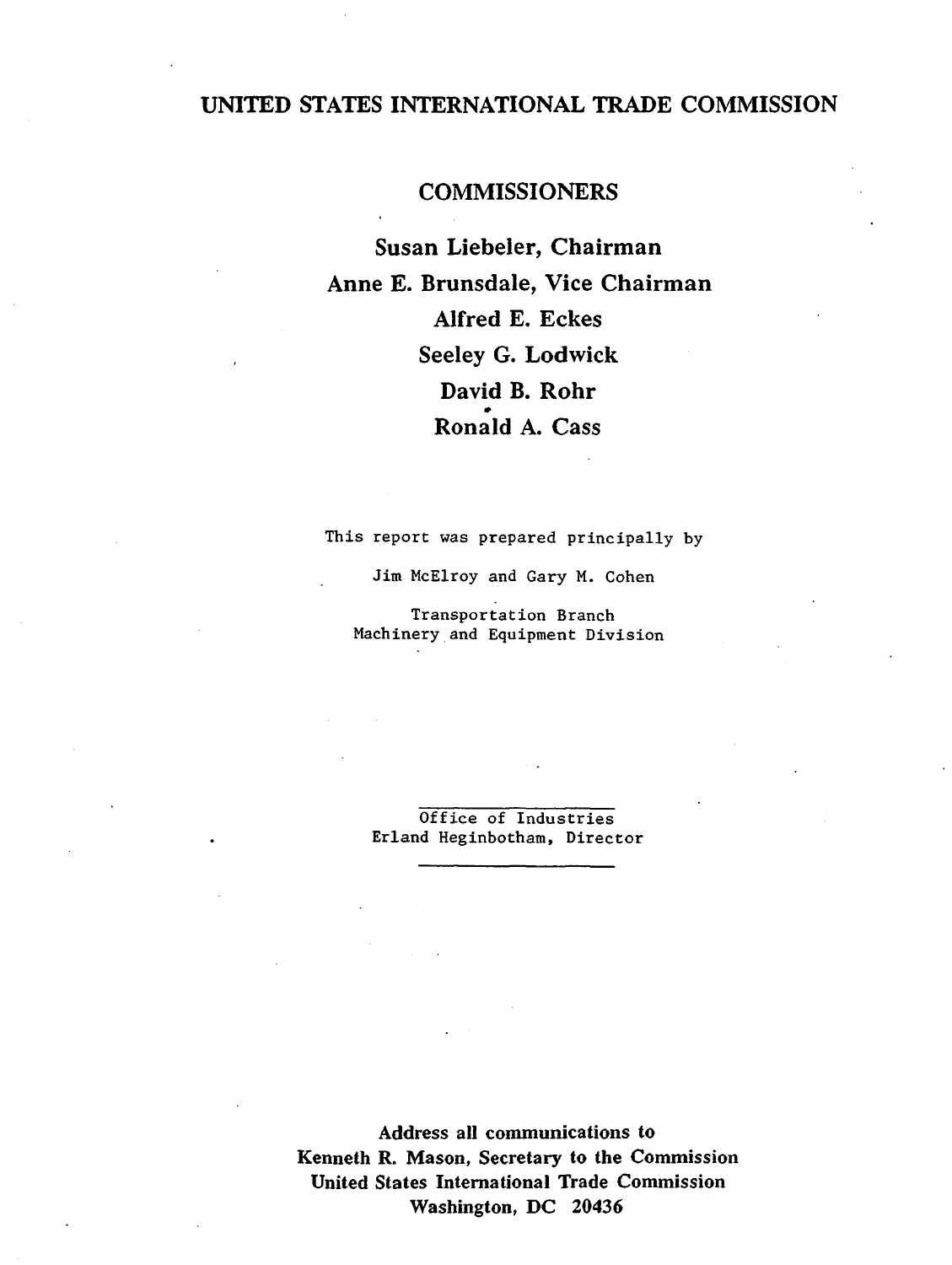#### Tables

| 1. | New passenger automobiles: U.S. retail sales of domestic production,<br>production, inventory, days' supply, and employment, by specified<br>periods, February 1986-January 1988-<br>L                                         |
|----|--------------------------------------------------------------------------------------------------------------------------------------------------------------------------------------------------------------------------------|
| 2. | New passenger automobiles: U.S. imports for consumption, by<br>principal sources and by specified periods, January 1986-<br>December 1987<br>$\mathbf{2}$                                                                      |
| 3. | Lightweight automobile trucks and bodies and cab/chassis for light-<br>weight automobile trucks: U.S. imports for consumption, by<br>principal sources and by specified periods, January 1986-<br>December 1987-<br>3          |
| 4. | New passenger automobiles: U.S. exports of domestic merchandise,<br>by principal markets and by specified periods, January 1986-<br>December 1987-1987-1980                                                                    |
| 5. | Lightweight automobile trucks and bodies and cab/chassis for light-<br>weight automobile trucks: U.S. exports of domestic merchandise,<br>by principal markets and by specified periods, January 1986-<br>5                    |
| 6. | New passenger automobiles: Sales of domestic and imported passenger<br>automobiles and sales of imported passenger automobiles as a percent<br>of total U.S. sales, by specified periods, 1987 and 1988------------------<br>6 |
| 7. | New passenger automobiles: Price indexes, by specified periods,<br>1986 and 1987<br>6                                                                                                                                          |
| 8. | New passenger automobiles: Retail price changes in the U.S. market<br>7                                                                                                                                                        |
| 9. | Manufacturers' suggested retail prices of selected U.S. and Japanese<br>8                                                                                                                                                      |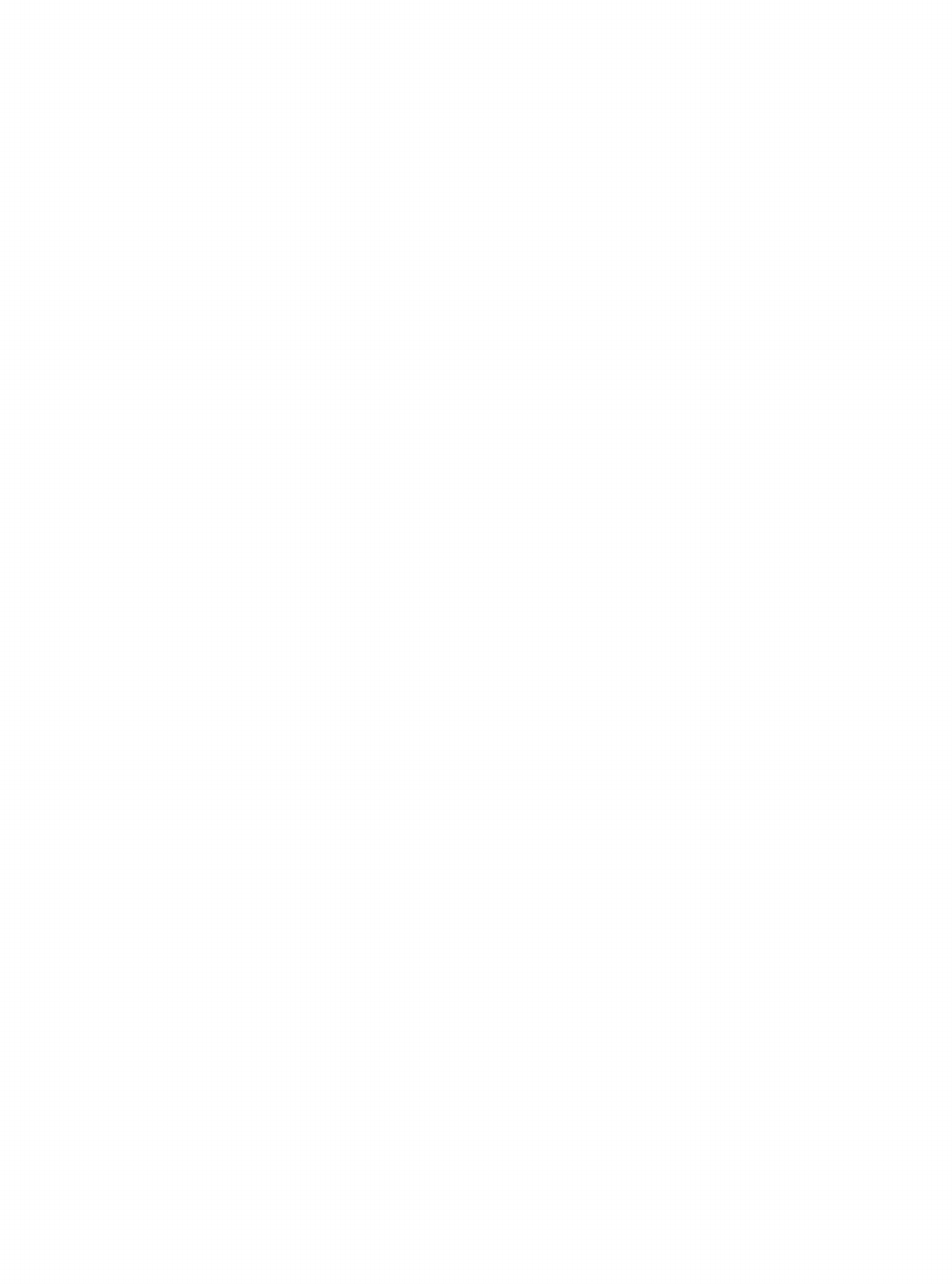Table 1. - New passenger automobiles: U.S. retail sales of domestic production, production, inventory, days' supply, and employment, by specified periods, February 1986-January 1988  $\sim$   $\sim$   $\sim$   $\sim$   $\sim$   $\sim$  $\chi_{\rm eff}$  and  $\chi_{\rm eff}$ 

|                                | 1987-88 |                     |                                          | 1986-87                            |                                 |
|--------------------------------|---------|---------------------|------------------------------------------|------------------------------------|---------------------------------|
|                                | Dec.    | Jan.                | 1987-<br>Feb.                            | Jan.                               | $1986 -$<br>Feb.                |
| Item                           | 1987    | 1988                | Jan. 1988                                | 1987                               | Jan. 1987                       |
|                                |         |                     |                                          |                                    |                                 |
| Retail sales of domes-         |         |                     |                                          |                                    |                                 |
| tic production: $\mathbf{r}$ : |         |                     |                                          |                                    |                                 |
| Subcompact                     | 86      | 81                  | 1,382                                    | $1 - 77$                           | 1,705                           |
| Compact                        | 133     | $-120$              | 1,645                                    | 100                                | 1,700                           |
| Intermediate $\alpha$          | 202     | 206                 | 2,578                                    | 151                                | 2,765                           |
| Standard                       | 73      | $\cdot$ 76          | 996                                      | 56                                 | 1,068                           |
| Luxury                         | 57      | 49                  | $-581$                                   | 43                                 | 730                             |
| Total                          | $551 -$ | 531                 | 7,184                                    | 428                                | 7,970                           |
| Production:                    |         |                     |                                          | φ.                                 | $\hat{\rho}$ and $\hat{\theta}$ |
| Subcompact                     | $91 -$  | 94                  | 1,177                                    | 134<br>÷.                          | 1,619                           |
| Compact                        | 130     | 125                 | 1,715                                    | 140<br>t v                         | 1,992                           |
| Intermediate                   | $154 -$ | <b>153</b>          | 2,765                                    | 236<br>13.4°                       | 2,731                           |
| Standard                       | 55      | 57                  | $-831$                                   | 62<br>1.3.5                        | 684                             |
| Luxury                         | 53      | 49                  | 662                                      | 67                                 | 760                             |
| Total                          | 483     | 477                 | 7,150                                    | 639                                | 7,787                           |
| Inventory:                     | $\sim$  |                     |                                          |                                    |                                 |
| Subcompact                     | 269     | 285                 | 1/                                       | 300                                |                                 |
| Compact                        | 303     | 336                 | 1/                                       | 355                                | $\frac{1}{1}$ /                 |
| Intermediate                   | 740     | 717.                | $\mathbf{1}$                             | 509                                | 1/                              |
| Standard                       | 202     | 213                 | $\frac{1}{2}$                            | 193                                | 1/                              |
| Luxury                         | 169     | 126                 |                                          | 150                                | 1/                              |
| Total                          | 1,683   | 1,677               | $\frac{1}{2}$<br>$\sim$ $\sim$ $\approx$ | 1,507                              | $\frac{1}{2}$                   |
| Days' supply: $2/$             |         |                     |                                          |                                    |                                 |
| Subcompact                     | 81      | 88                  |                                          | $-67$                              |                                 |
| Compact                        | 59      | 70                  |                                          | 61                                 | $\cdot$ 1                       |
| Intermediate                   | 95      | 87                  | $\frac{1}{2}$                            | 55                                 | $\frac{1}{2}$                   |
| Standard                       | $72 -$  | 70                  | 17                                       | .51                                | $\frac{1}{2}$                   |
| $L$ uxury                      | 77      | 64                  | $1/\sim$                                 | .58                                | 1/                              |
| Average                        | 79      | 79                  | $\frac{1}{2}$                            | 58<br>÷.                           | $\frac{1}{2}$                   |
| Emplogment: 3/                 |         | $\sim$ $^{16}_{10}$ | $\chi$ $\Delta$                          | $\mathcal{M}^{-1}$<br>$\mathbf{r}$ |                                 |
| Total employees                | 4/842   | 844<br>57           | 1/                                       | $6/$ 839                           |                                 |
| Production workers $4/1657$    |         | 657<br>5/           | $\frac{1}{2}$<br>$\Delta \sim 10^6$      | 6/1646                             | 1/                              |

1/ Not applicable.

2/ Days' supply is an average for each class size which is determined by the previous month's retail sales.

3/ Employment data are for SIC 371 (motor vehicles and motor vehicle equipment).

4/ Data are for November 1987, revised.

5/ Data are for December 1987.

6/ Data are for December 1986.

Retail sales and production, Data Resources, Inc. Auto Source: Information Bank; days' supply and inventory, Automotive News; and employment, U.S. Department of Labor.

Note.--Because of rounding, figures may not add to the totals shown.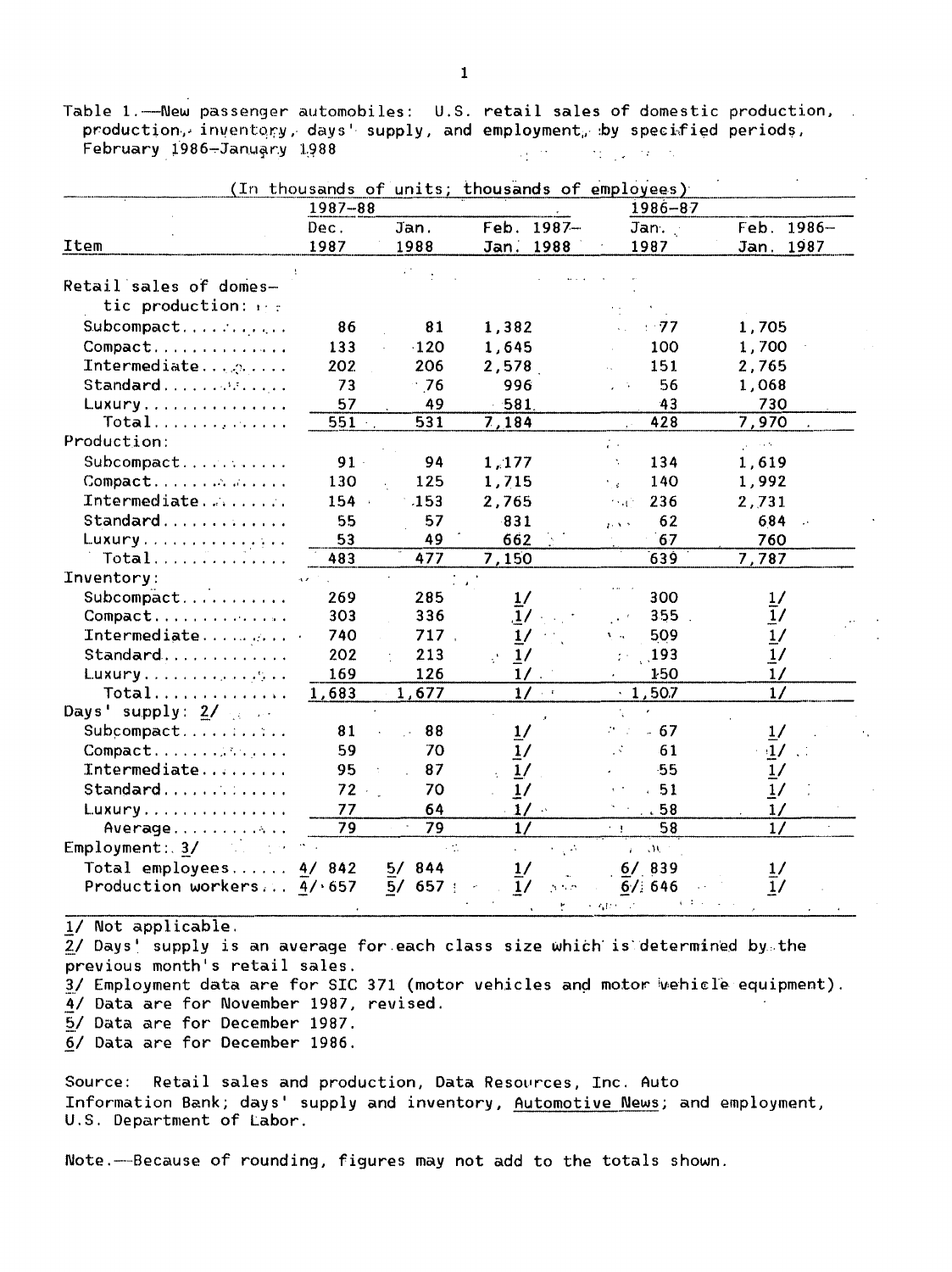|                   | 1987                  |           |                  | 1986        |                  |  |  |  |  |
|-------------------|-----------------------|-----------|------------------|-------------|------------------|--|--|--|--|
|                   | Nov.                  | Dec.      | $1987 -$<br>Jan. | Dec.        | $1986 -$<br>Jan. |  |  |  |  |
| Source            | 1987                  | 1987      | 1987<br>Dec.     | 1986        | 1986<br>Dec.     |  |  |  |  |
|                   |                       |           |                  |             |                  |  |  |  |  |
|                   |                       |           | Quantity (units) |             |                  |  |  |  |  |
| Japan             | 219,950               | 219,217   | 2,417,509        | 191,537     | 2,618,709        |  |  |  |  |
| Canada            | 103,073               | 92,719    | 926,927          | 96,031      | 1,162,226        |  |  |  |  |
| West Germany      | 37,340                | 37,410    | 377,542          | 36,614      | 451,701          |  |  |  |  |
| Korea             | 29,254                | 46,721    | 399,856          | 16,909      | 169,309          |  |  |  |  |
| Sweden            | 9,756                 | 11,422    | 138,565          | 12,718      | 148,700          |  |  |  |  |
| Mexico            | 11,635                | 10,116    | 126,266          | 4,835       | 41,983           |  |  |  |  |
| Yugoslavia        | 3,582                 | 4,027.    | 49,445           | 3,780       | 38,695           |  |  |  |  |
| United Kingdom    | 3,148                 | 4,575     | 50,059           | 1,510       | 27,506           |  |  |  |  |
| Italy             | 1,072                 | 253       | 8,648            | 490         | 11,830           |  |  |  |  |
| France            | 647                   | 636       | 26,707           | 478         | 10,869           |  |  |  |  |
| $\texttt{Brazil}$ | 6,045                 | 7,900     | 48,169           | $\mathbf 0$ | 207              |  |  |  |  |
| All other         | 2,278                 | 2,543     | 19,317           | 274         | 9,563            |  |  |  |  |
| $Total$           | 427,780               | 437,539   | 4,589,010        | 365,176     | 4,691,298        |  |  |  |  |
|                   | Value (1,000 dollars) |           |                  |             |                  |  |  |  |  |
| Japan             | 1,886,901             | 1,923,355 | 21,304,737       | 1,687,297   | 21,060,655       |  |  |  |  |
| Canada            | 1,151,667             | 1,023,194 | 10,185,353       | 1,024,241   | 11,816,660       |  |  |  |  |
| West Germany      | 866,041               | 778,168   | 8,901,850        | 723,474     | 8,121,239        |  |  |  |  |
| Korea             | 155,139               | 244,498   | 2,061,457        | 82,379      | 797,282          |  |  |  |  |
| Sweden.           | 148,671               | 179,238   | 1,941,488        | 166,572     | 1,828,978        |  |  |  |  |
| Mexico            | 99,785                | 86,475    | 1,176,374        | 45,921      | 433,249          |  |  |  |  |
| Yugoslavia        | 9,025                 | 10,210    | 126,242          | 9,351       | 96,409           |  |  |  |  |
| United Kingdom    | 92,426                | 136,609   | 1,193,837        | 45,711      | 720,937          |  |  |  |  |
| Italy             | 20,455                | 10,899    | 177,965          | 9,568       | 174,799          |  |  |  |  |
| France            | 8,464                 | 8,473     | 255,998          | 6,059       | 123,413          |  |  |  |  |
| Brazil            | 31,066                | 41,511    | 1239,201         |             | 839              |  |  |  |  |
| All other         | 36,812                | 35,074    | 293,501          | 4,207       | 127,489          |  |  |  |  |
| Total             | 4,506,450             | 4,477,704 | 47,858,003       | 3,804,782   | 45,301,947       |  |  |  |  |

Table 2.-New passenger automobiles: U.S. imports for consumption, by principal sources and by specified periods, January 1986-December 1987 1/

1/ Data include imports into Puerto Rico and TSUSA items 692.1005-692.1008; data do not include automobiles assembled in U.S. foreign trade zones.

Source: Compiled from official statistics of the U.S. Department of Commerce. Note.---Because of rounding, figures may not add to the totals shown.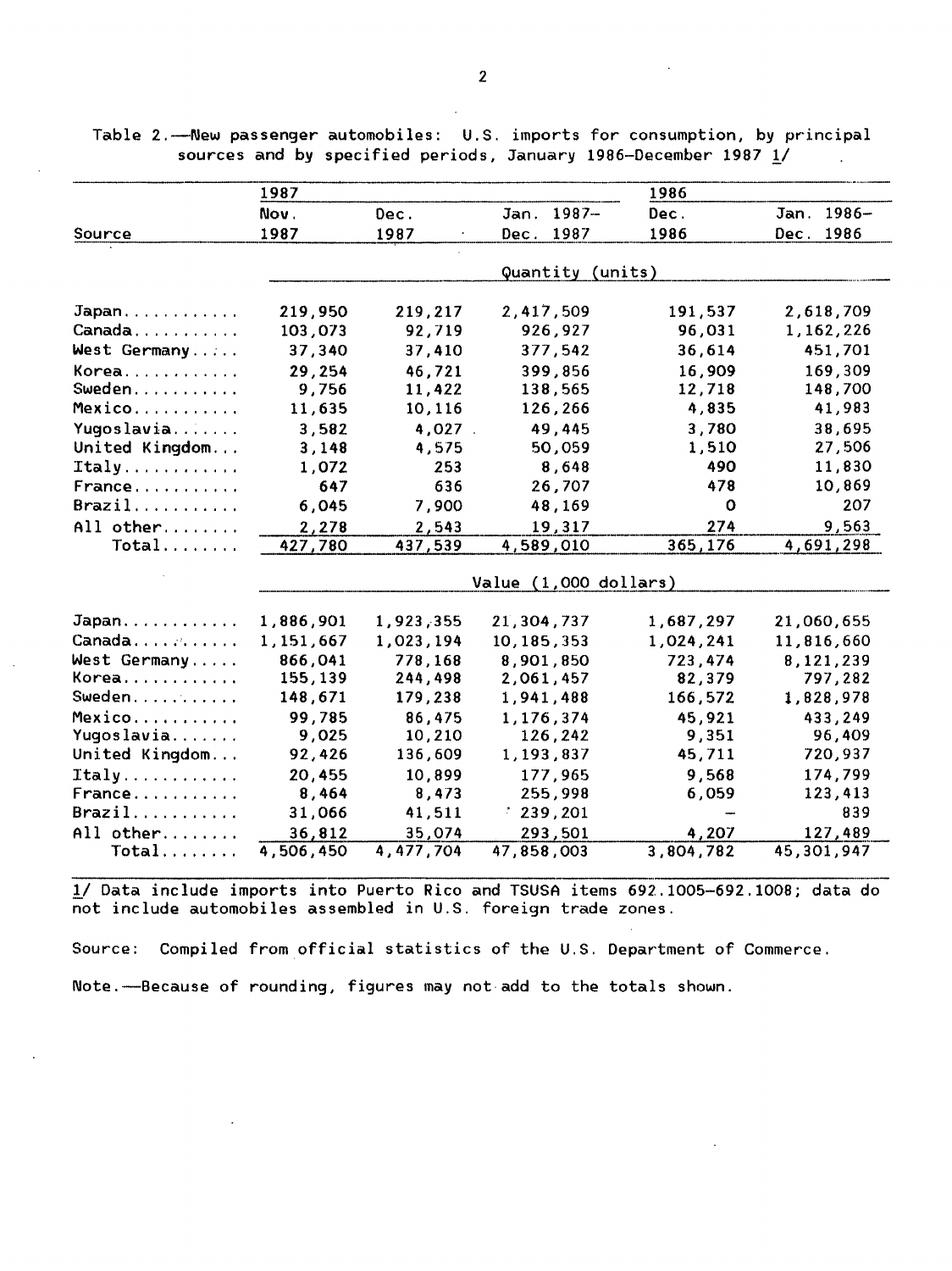|               | 1987      |          |                         | 1986         |                  |
|---------------|-----------|----------|-------------------------|--------------|------------------|
|               | Nov.      | Dec.     | Jan. 1987-              | Dec.         | $1986 -$<br>Jan. |
| <b>Source</b> | 1987      | 1987     | Dec. 1987               | 1986         | 1986<br>Dec.     |
|               |           |          | Quantity                | $(units)$ 3/ |                  |
| Japan         | $-54,286$ | 55,129   | 772,758                 | 54,727       | 976,012          |
| Canada        | 19,311    | 25,918   | 226,538                 | 13,619       | 270,624          |
| Mexico        |           | $\Omega$ | 11.296                  | 1,425        | 18,107           |
| All other     | 65        | 52       | 486                     | 9            | 70               |
|               | 73,669    | 81,099   | 1,011,078               | 69,780       | 1,264,813        |
|               |           |          | Value $(1,000$ dollars) |              |                  |
| Japan         | 302,520   | 326,419  | 4,278,125               | 291,064      | 4,899,587        |
| Canada        | 204,239   | 228,476  | 2,231,020               | 124,670      | 2,465,760        |
| Mexico        | 139       | 212      | 90,089                  | 10,698       | 136,281          |
| All other     | 6,474     | 11,393   | 71,946                  | 2,683        | 60,027           |
| $Total$       | 513,372   | 626.500  | 6,671,181               | 429,115      | 7,561,656        |

Table 3.-·Lightweight automobile trucks 1/ and bodies and cab/chassis for lightweight automobile trucks: U.S. imports for consumption, by principal sources and by specified periods, January 1986-December 1987 2/

!/ Defined as not over 10,000 pounds gvw.

 $\overline{2}$ / Partially estimated, all data include imports into Puerto Rico.

*Y Y* arrivally coolmated, all data include imports from racres miss.<br>3/ Quantity data include complete trucks and cab/chassis, but exclude bodies.

Source: Compiled from official statistics of the U.S. Department of Commerce, except as noted.

Note.-Because of rounding, figures may not add to the totals shown.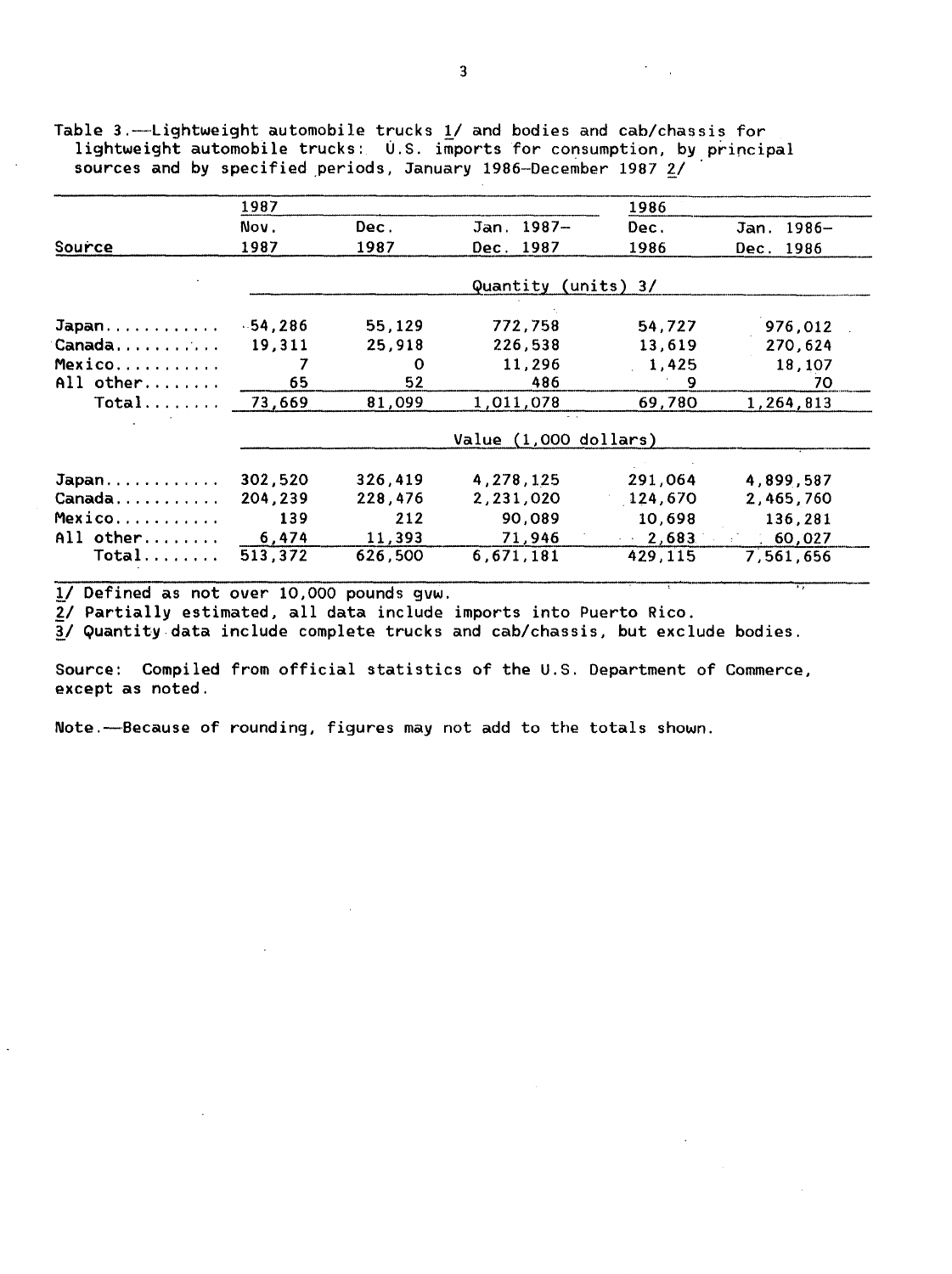|           | 1987                       |         |                  | 1986    |            |  |  |  |  |
|-----------|----------------------------|---------|------------------|---------|------------|--|--|--|--|
|           | Nov.                       | Dec.    | $1986 -$<br>Jan. | Dec.    | Jan. 1986- |  |  |  |  |
| Market    | 1987                       | 1987    | 1987<br>Dec.     | 1986    | Dec. 1986  |  |  |  |  |
|           |                            |         | Quantity         | (units) |            |  |  |  |  |
| Canada    | 58,596                     | 41,637  | 560,453          | 40,192  | 638,732    |  |  |  |  |
| Japan     | 747                        | 656     | 4,721            | 269     | 2,759      |  |  |  |  |
| All other | 10,735                     | 6,882   | 66,235           | 2,661   | 30,116     |  |  |  |  |
| Total     | 70,078                     | 49,175  | 631,409          | 43,122  | 671,607    |  |  |  |  |
|           | $(1,000$ dollars)<br>Value |         |                  |         |            |  |  |  |  |
| Canada    | 666,312                    | 427,401 | 5,727,152        | 351,264 | 5,827,382  |  |  |  |  |
| Japan     | 12,596                     | 8,973   | 72,290           | 4,548   | 42,336     |  |  |  |  |
| All other | 146,364                    | 90,168  | 889,772          | 35,186  | 384,105    |  |  |  |  |
| $Total$   | 825,271                    | 526,542 | 6.689.214        | 390.998 | 6,253,823  |  |  |  |  |

 $\mathcal{L}(\mathcal{A})$  and  $\mathcal{L}(\mathcal{A})$ 

 $\label{eq:2.1} \frac{1}{\sqrt{2\pi}}\int_{\mathbb{R}^{2}}\frac{1}{\sqrt{2\pi}}\left(\frac{1}{\sqrt{2\pi}}\right)^{2}d\mu\left(\frac{1}{\sqrt{2\pi}}\right)=\frac{1}{2\sqrt{2\pi}}\int_{\mathbb{R}^{2}}\frac{1}{\sqrt{2\pi}}\frac{d\mu}{\sqrt{2\pi}}\frac{d\mu}{\sqrt{2\pi}}\frac{d\mu}{\sqrt{2\pi}}\frac{d\mu}{\sqrt{2\pi}}\frac{d\mu}{\sqrt{2\pi}}\frac{d\mu}{\sqrt{2\pi}}\frac{d\mu}{\sqrt{2\pi}}$ 

Table 4.·--New passenger automobiles: U.S. exports of domestic merchandise, by principal markets and by specified periods, January 1~86-December 1987

 $\sim$ 

 $\mathcal{F}^{\mathcal{G}}_{\mathcal{G}}(1)$ 

Note.-Because of rounding, figures may not add to the totals shown.

 $\sim$ 

 $\sim 10^6$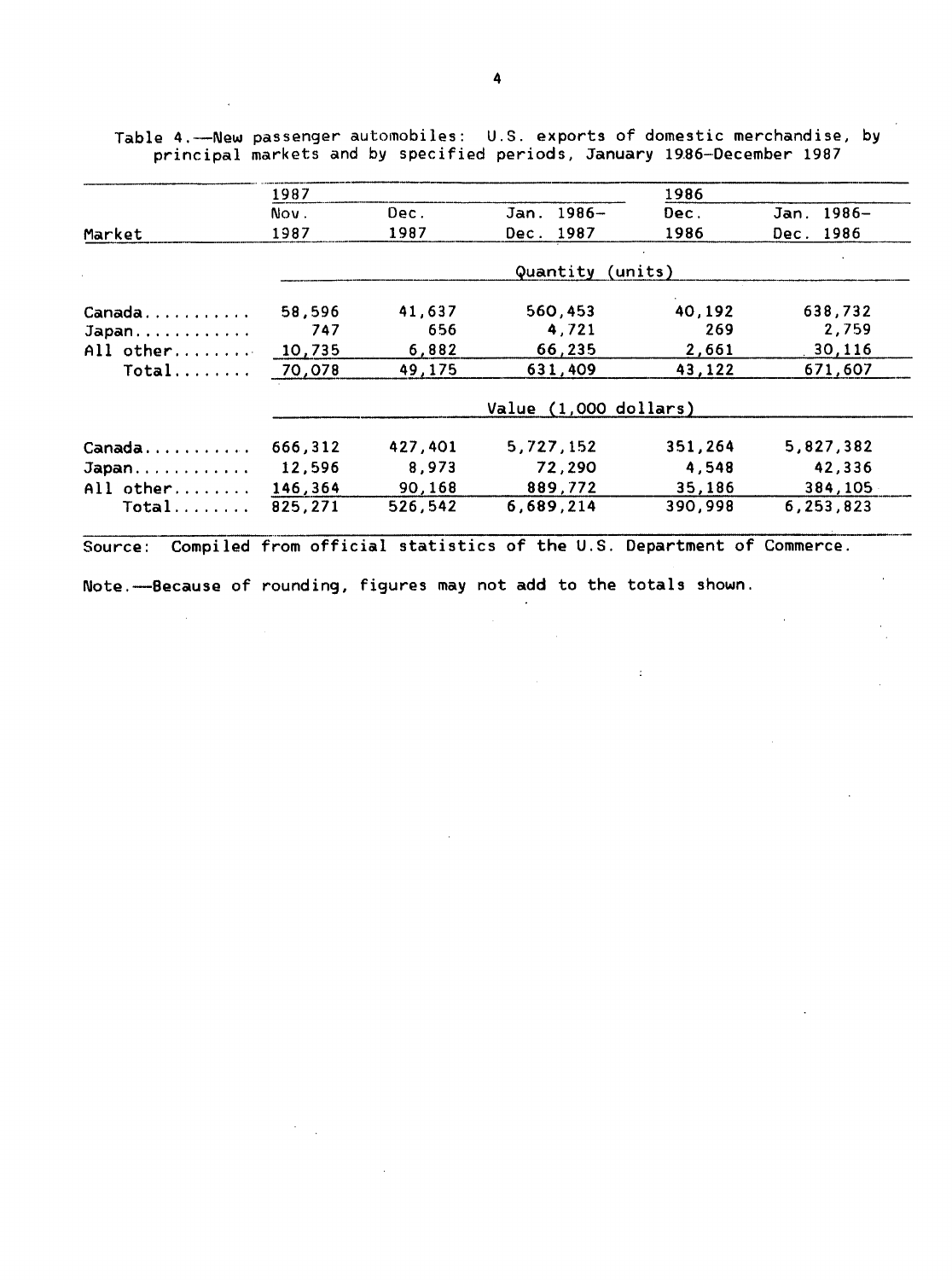Table 5.-Lightweight automobile trucks 1/ and bodies and cab/chassis for lightweight automobile trucks: U.S. exports of domestic merchandise, by principal markets and by specified periods, January 1986-December 1987 2/

|           | 1987    |                                     |                       | 1986         |            |
|-----------|---------|-------------------------------------|-----------------------|--------------|------------|
|           | Nov.    | Dec.                                | Jan. 1987-            | Dec.         | Jan. 1986- |
| Market    | 1987    | 1987                                | Dec. 1987             | 1986         | Dec. 1986  |
|           |         | <b>Contract Community</b> Community |                       | $(units)$ 3/ |            |
| Canada    | 16,786  | 14,975                              | 163,842               | $7,498$ .    | 160,659    |
| All other | 2,282   | 1,362                               | 16,617                | 828          | 10,135     |
| Total     | 19,068  | 16,337                              | 180,460               | 8,326        | 170,794    |
|           |         |                                     | Value (1,000 dollars) |              |            |
| Canada.   | 169,735 | 156,005                             | 1,595,619             | 68,328       | 1,461,929  |
| All other | 31,126  | 14,548                              | 207,113               | 10.564       | 125,815    |
| Total     | 200,861 | 170,553                             | 1,802,732             | 78,892       | 1,587,743  |

*11* Defined as not over 10,000 pounds gvw.

. ....., ·1.

2/ Partially estimated.

 $\overline{3}$ / Quantity data include complete trucks and cab/chassis, but exclude bodies.

Source: Compiled from official statistics of the U.S. Department of Commerce, except as noted.

Note.-Because of rounding, figures may not add to the totals shown.

 $\mathcal{L}_\mathbf{A}$ 

 $\dot{r}$  .

 $\mu$   $\sigma_{\rm{e}}$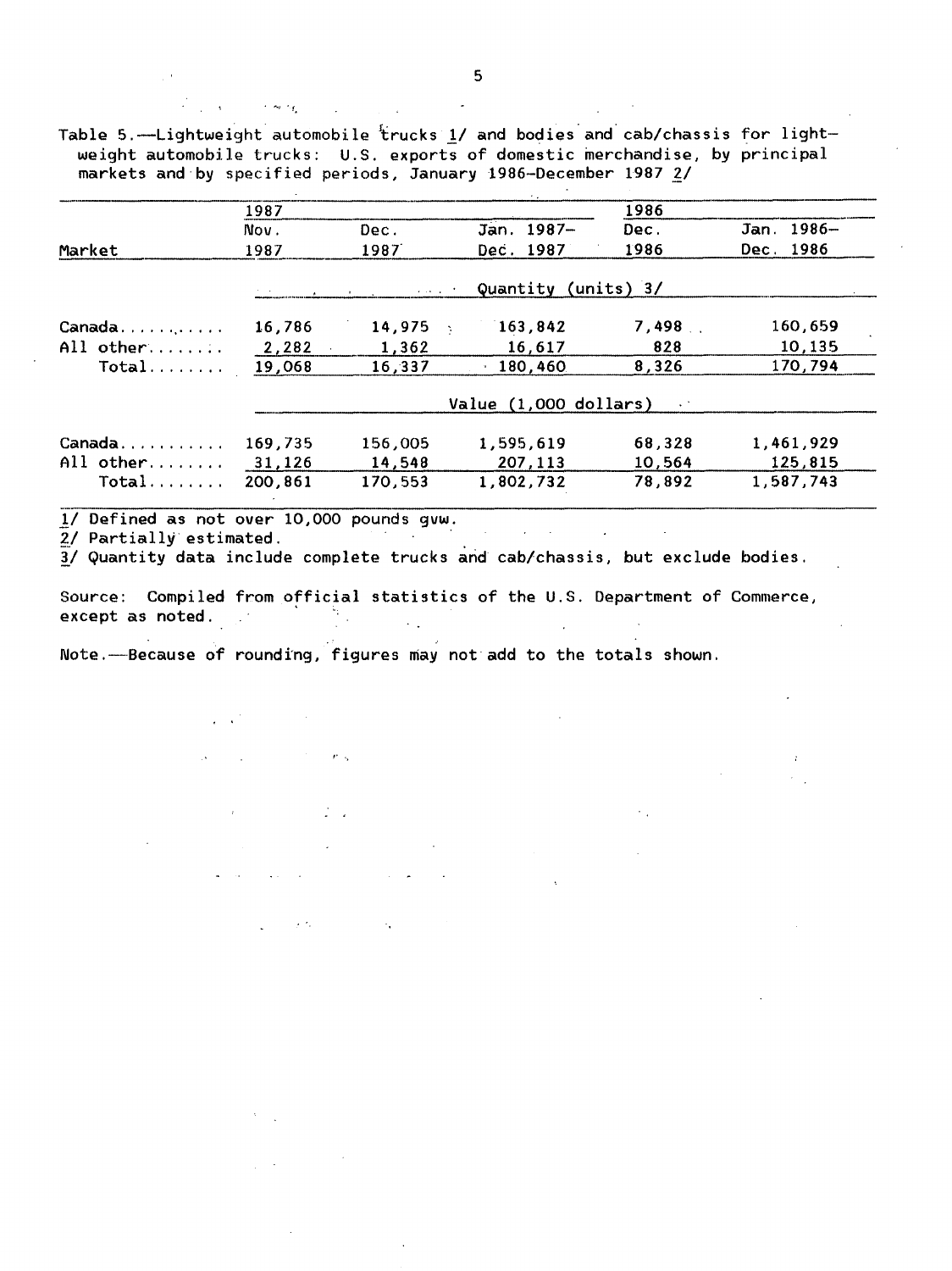Table 6.-New passenger automobiles: Sales of domestic and imported passenger automobiles and sales of imported passenger automobiles as a percent of total U.S. sales, by specified periods, 1987 and 1988

|                 | Sales of-<br>Domestic<br>automoblies 1/ |         | Imported<br>automobiles 2/ |         | Total U.S.<br>sales | Ratio of im-<br>port sales to<br>total sales |      |                          |
|-----------------|-----------------------------------------|---------|----------------------------|---------|---------------------|----------------------------------------------|------|--------------------------|
| Period          | 1988                                    | 1987    | 1988                       | 1987    | 1988                | 1987                                         | 1988 | 1987<br>-----Percent---- |
| January 531,225 |                                         | 427.678 | 229,459                    | 197.941 | 760.684             | 625.619                                      | 30.2 | 31.6                     |

1/ Domestic automobile sales include U.S. and Canadian-built automobiles sold in the United States.

2/ Does not include automobiles imported from Canada.

Source: Automotive News.

 $\sim$ 

Table 7.-New passenger automobiles: Price indexes, by specified periods, 1986 and 1987  $1/$ 

 $\mathcal{L} = \mathcal{L} \mathcal{L}$  .

|                                      | 1987         |              |                   | 1986 and     | 1987         |                   |
|--------------------------------------|--------------|--------------|-------------------|--------------|--------------|-------------------|
| $\sim 2$<br>Item                     | Nov.<br>1987 | Dec.<br>1987 | Percent<br>change | Dec.<br>1986 | Dec.<br>1987 | Percent<br>change |
| Consumer Price<br>Index:             |              |              |                   |              |              |                   |
| Unadjusted<br>Seasonally             | 236.6        | 236.6        |                   | 232.2        | 236.6        | $+1.9$            |
| adjusted<br>Producer Price<br>Index: | 235.7        | 235.2        | $-0.2$            | 231.3        | 235.2        | $+1.7$            |
| Unadjusted<br>Seasonally             | 115.6        | 112.7        | $-2.5$            | 116.3        | 112.7        | $-3.1$            |
| adjusted                             | 113.1        | 111.0        | $-1.9$            | 115.4        | 111.0        | $-3.8$            |

Source: U.S. Department of Labor.

1/ Consumer price index, 1967 = 100. Producer price index, 1982 = 100.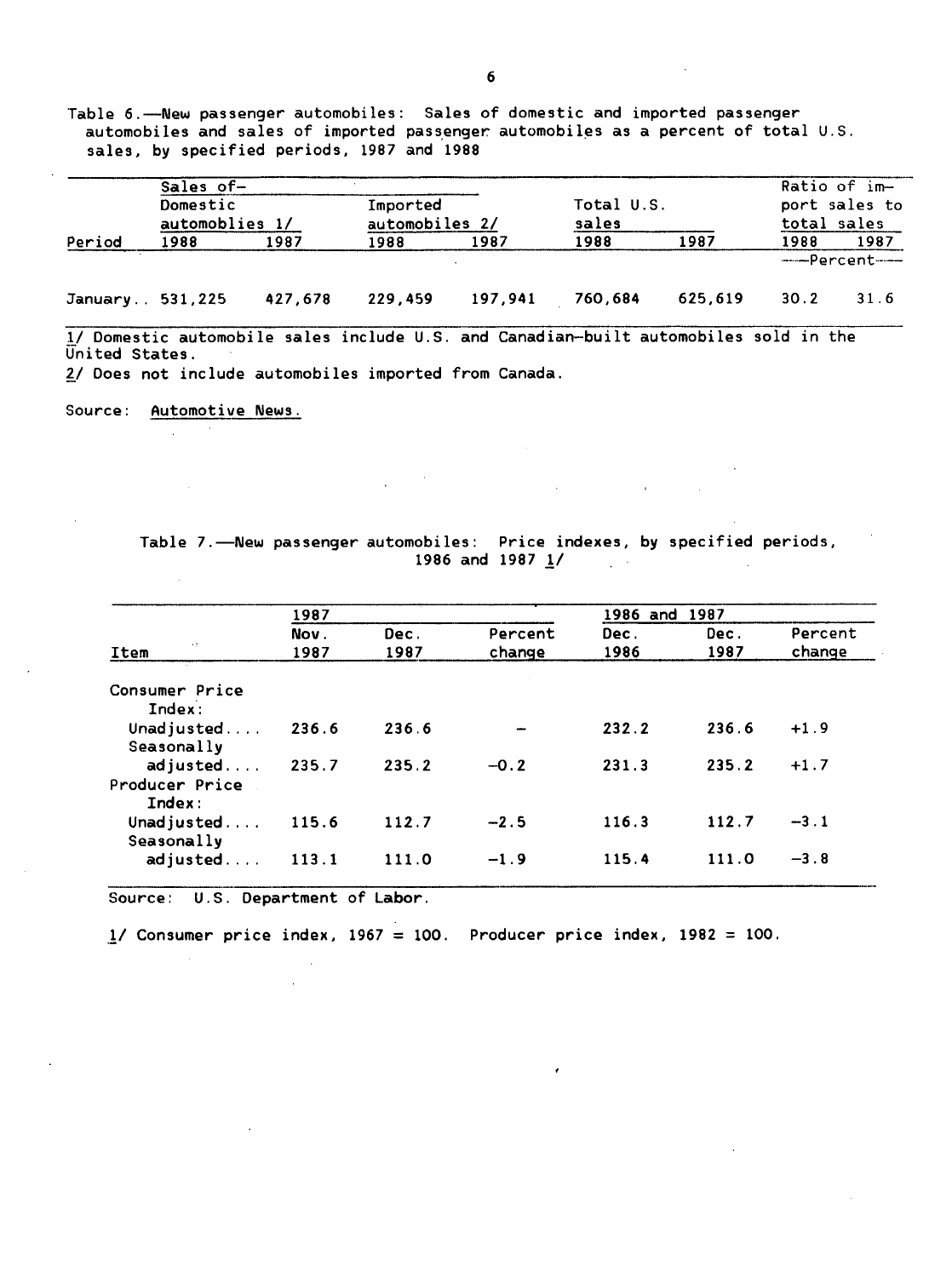Table 8.~New passenger automobiles: Retail price changes in the U.S. market during January 1988 1/  $\mathbb{R}^2$ 

| Country source/make                                                                                                                                                                                                            | Retail price changes<br>in dollars, January 1988 $(+ or -)$ |  |
|--------------------------------------------------------------------------------------------------------------------------------------------------------------------------------------------------------------------------------|-------------------------------------------------------------|--|
| U.S. producers:                                                                                                                                                                                                                |                                                             |  |
| General Motors                                                                                                                                                                                                                 | <b>C</b><br>$-500$ to $+2,730$                              |  |
|                                                                                                                                                                                                                                | No change.                                                  |  |
| $Chrysler$                                                                                                                                                                                                                     | No change.                                                  |  |
| Japanese producers:                                                                                                                                                                                                            |                                                             |  |
| Honda Acura                                                                                                                                                                                                                    | $+370$ to $+728$                                            |  |
|                                                                                                                                                                                                                                | $+145$ to $+450$                                            |  |
|                                                                                                                                                                                                                                | $+50$ to $+200$                                             |  |
| Mitsubishi                                                                                                                                                                                                                     | $+260$ to $+610$                                            |  |
|                                                                                                                                                                                                                                | $+150$                                                      |  |
| European producers:                                                                                                                                                                                                            |                                                             |  |
| Volkwagen                                                                                                                                                                                                                      | $+377$<br><b>Contract Contract</b>                          |  |
| Austin Rover                                                                                                                                                                                                                   | $+606$ to $+757$                                            |  |
| Korean producers: Electric Contract of the Second Second Second Second Second Second Second Second Second Second Second Second Second Second Second Second Second Second Second Second Second Second Second Second Second Seco |                                                             |  |
| Hyundai                                                                                                                                                                                                                        | $+100$ to $+200$                                            |  |

 $1/$  Average retail price change for all models.

 $\mathcal{L}^{\mathcal{L}}$ 

Source: Automotive News, January 1988.

 $\mathcal{L}^{\mathcal{A}}$ 

 $\sim$  1.